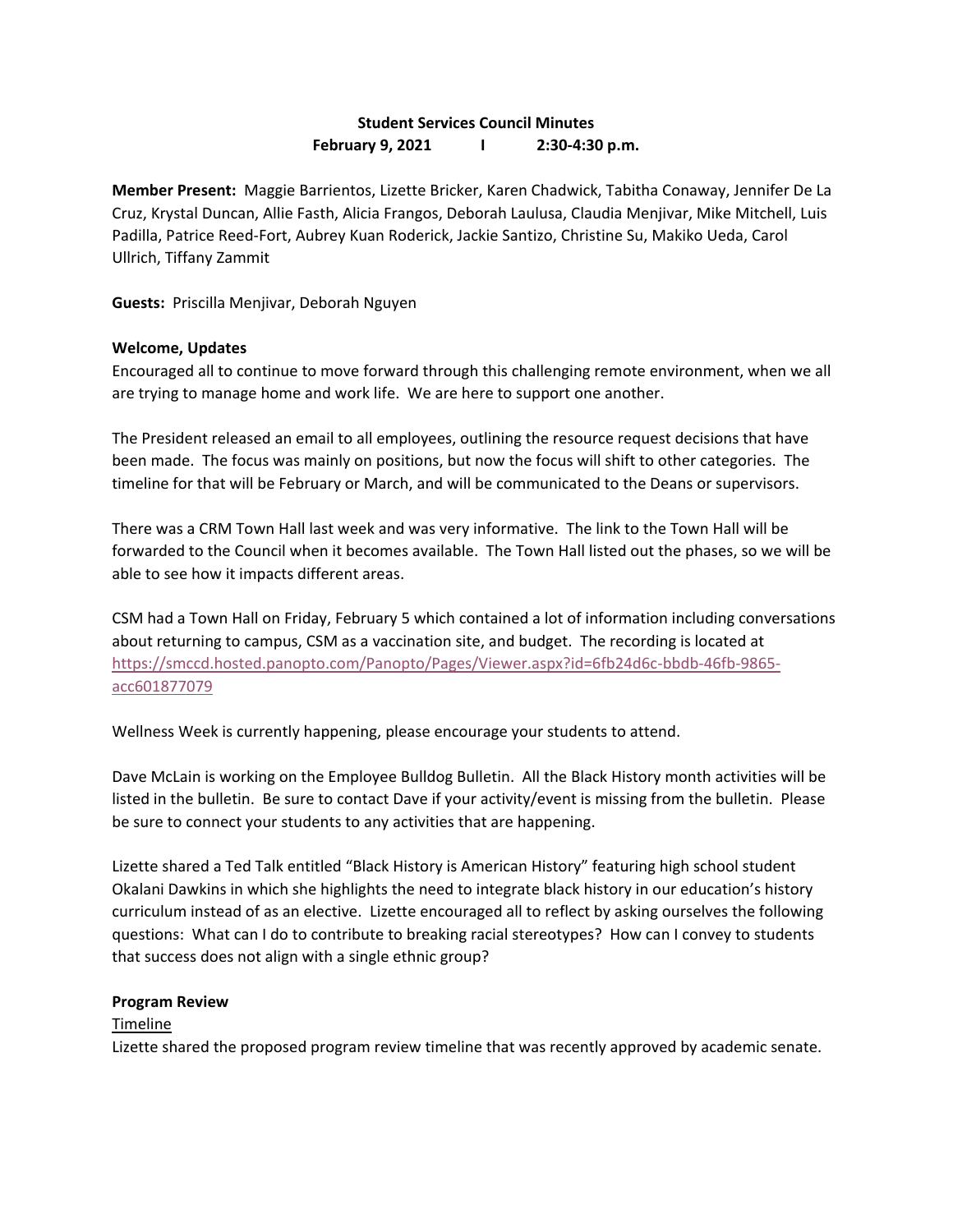| <b>CSM PROGRAM REVIEW PROPOSED TIMELINE 2020-2021</b>                                                                          |                                                                                                                                      |                                                                               |           |                                                                                                                                        |                                                                                |                                                                     |
|--------------------------------------------------------------------------------------------------------------------------------|--------------------------------------------------------------------------------------------------------------------------------------|-------------------------------------------------------------------------------|-----------|----------------------------------------------------------------------------------------------------------------------------------------|--------------------------------------------------------------------------------|---------------------------------------------------------------------|
| June                                                                                                                           | July                                                                                                                                 | August                                                                        | September | October                                                                                                                                | November                                                                       | <b>December</b>                                                     |
| 6/15<br>Student<br>services<br>and<br>Learning<br>Support<br>Centers<br>deadline to<br>upload<br>student<br>lists as<br>needed | 7/1<br>Instructional<br>Program<br>Review Data<br>available<br>7/1 Distance<br>Education<br>Courses<br>Program<br><b>Review Data</b> | First day<br>of Fall<br>Semester:<br>Student<br>Services<br>Data<br>available |           | <b>First Friday</b><br>Program<br>Review<br>submissions<br>are due<br><b>First Friday</b><br>Resource<br>request<br>submissions<br>due | By First Nov<br>Meeting AC<br>Classified &<br>student<br>Assistant<br>position | By First Dec IPC<br>Meeting<br><b>IPC Position</b><br>Announcements |
|                                                                                                                                | 7/15                                                                                                                                 |                                                                               |           | Up to 2                                                                                                                                | By mid-Nov                                                                     |                                                                     |
|                                                                                                                                | Learning<br>Support<br>Centers<br>program<br>review data<br>available                                                                |                                                                               |           | weeks<br><b>PRIE delivers</b><br>resource<br>request data<br>to VPI                                                                    | Cabinet<br>reviews<br>requests                                                 | $\mathbb{C}$                                                        |

*June 15:* deadline to upload student lists (lists of students and G# for cohorts, etc.)

*July 1:* instructional program review and distance education courses program review data will be available.

*August (First Day of the Fall Semester):* Student Services data available. The exercise today is to try to get ahead of this timeline. If there is any institutional data that we need in student services, that it is addressed now. We need to identify data needs now.

*October (First Friday):* Program review and resource requests submissions are due.

*November:* First review of all positions

*December:* Positions announced in IPC

# Forms

There are four sections of program review:

- Description of Program
- Results of Previous Program Review
- Assessment
- Planning

Recently there was an attempt to redesign the form in a grid format so that it was less narrative, but still contained the key elements needed for program review. However, Academic Senate did not approve the new form. Lizette will work with Arielle to see what changes can be made to the form, as Instruction also wanted to simplify their form. Currently, we are committed to using the version of Program Review which requires a narrative.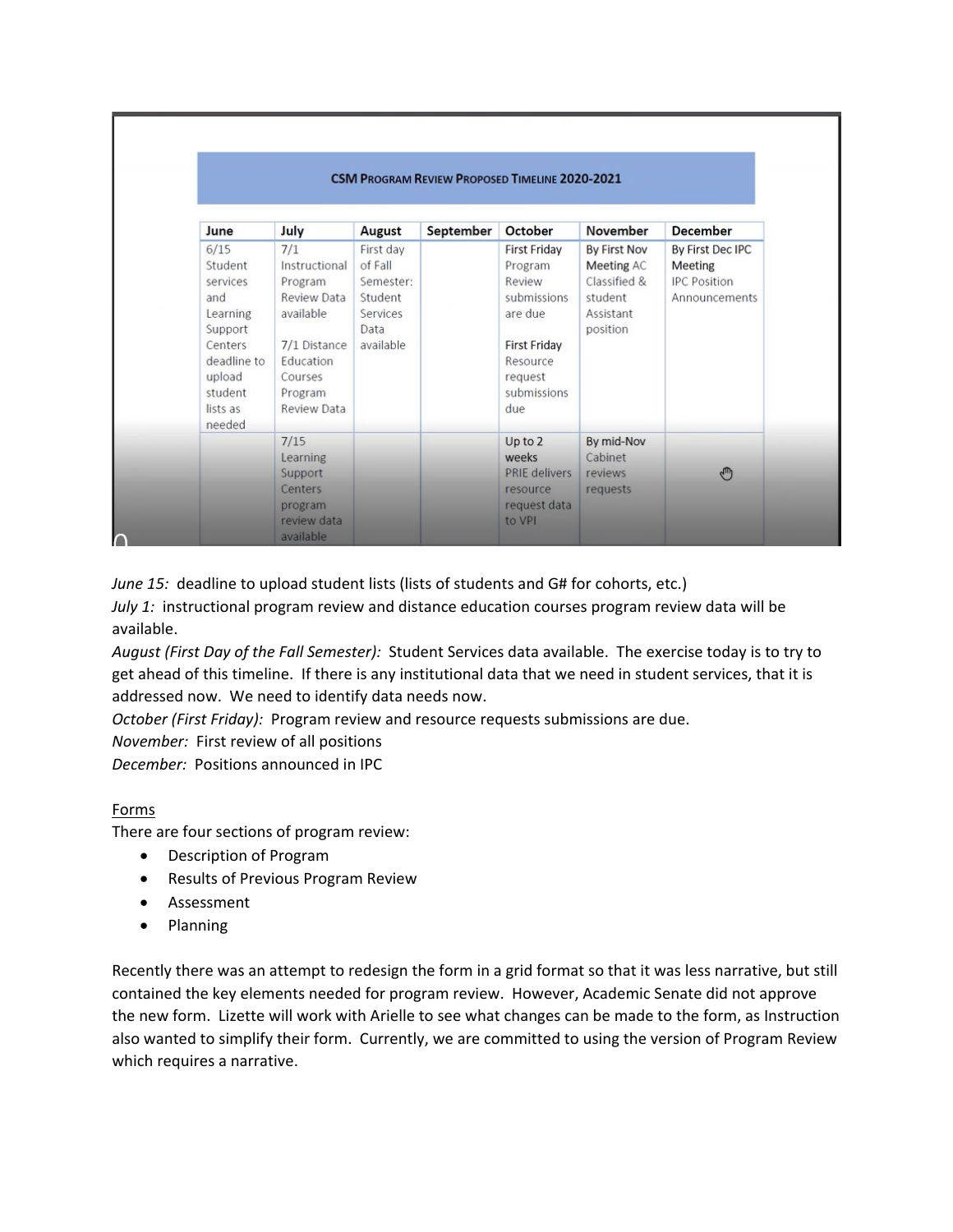Lizette has copies of programs' progress reports, which used a grid format rather than a narrative. Please let her know if you need a copy.

The PRIE website contains information about the initiatives the College supports

CSM's Education Master Plan (EMP) specifies that the campus supports the following initiatives: Guided Pathways, Strong Workforce and Equity. Encouraged all to understand these initiatives so that we can align our programs with them.

Lizette showed a snippet of a video from Madeleine Murphy, explaining the difference between a Student Learning Outcome (SLO) and Student Area Outcome (SAO). Anything having to do with student learning is a SLO. If you want students to walk away having been able to do something, it is a SAO.

The Council broke into small groups to check in about their SLOs, SAOs, any data collected, where they are in the program review process. The Council broke into small groups a second time to discuss data needs for their programs, and entered those needs in a shared document.

Krystal pointed out that this process is all about assessment. What's helpful to know? What have we been doing? What's effective? Who are we not engaging? We should be in inquiry mode.

Jackie brought up that her group came up with a list of things that could be helpful in supporting each other through the process of completing program review. She will share that list with Lizette and it will be discussed at the next meeting.

Krystal suggested that we recruit student leaders to create and/or engage students through social media such as TikTok so we can reach students on a platform they use most.

# **Program Updates**

Claudia shared that we received additional CARES funds from the Department of Education (over \$4.5 million) to disburse to students. They are waiting for data from PRIE in order to disburse funds to eligible students. We received the first round of CARES funds two terms ago and was able to disburse over \$1.5 million to students.

Karen reported that the UC Santa Cruz Karl S. Pister applications were due last Friday. UCSC was able to supply the colleges with a list of students that applied to their university. This year we received nine applicants. The applications will be forwarded to Cabinet to interview the students and choose three students to forward to UCSC.

CSM's scholarship application deadline is on March 2. Scholarship created a series of eight short videos for their "Scholarship Application TV", which covers different aspects of the scholarship process and items needed to complete the application. The link resides on the scholarship website. If students aren't able to attend a scholarship workshop, they can view the videos to learn about the process.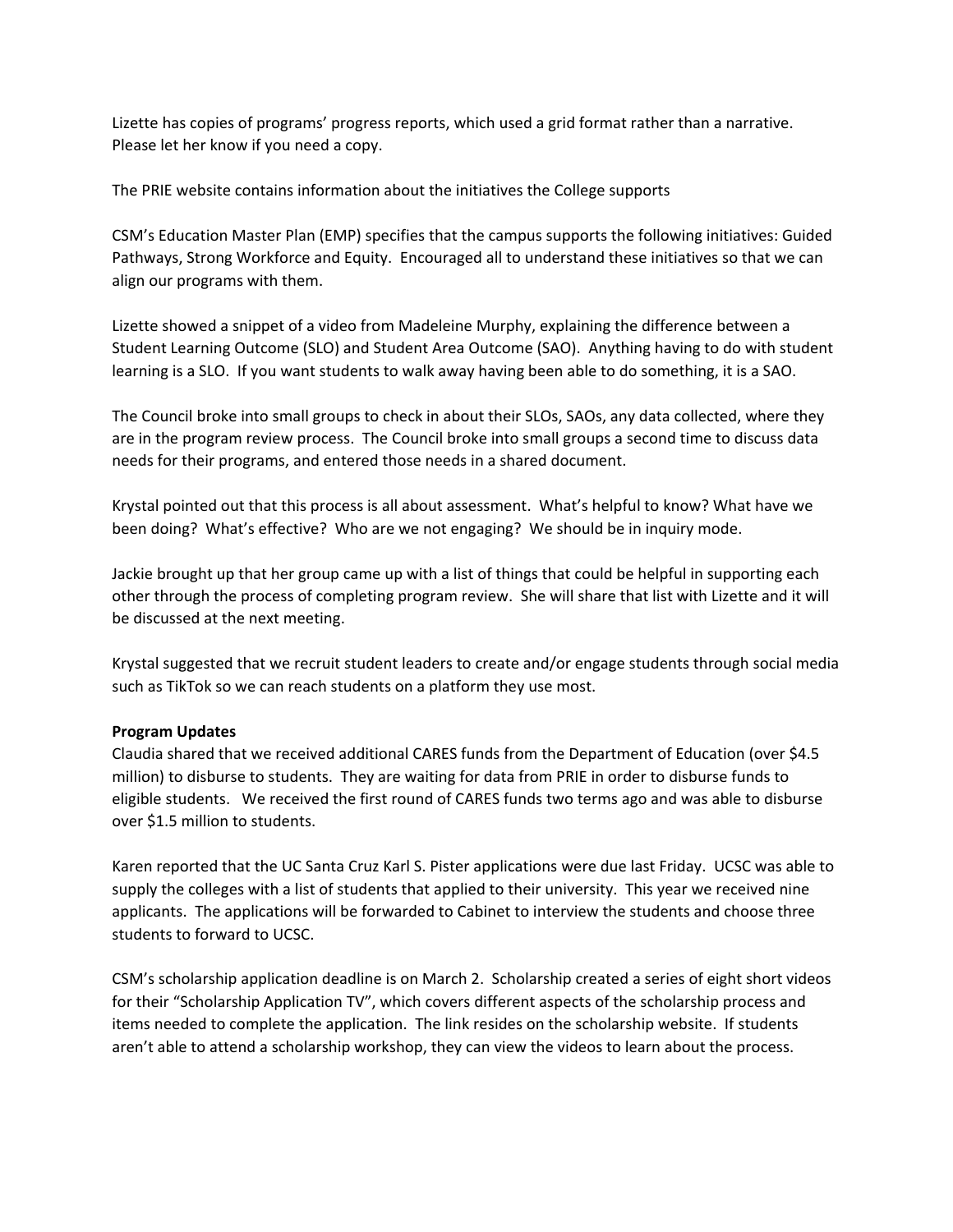Jackie shared the link to the last "Know Your Rights" workshop which MCCDC collaborated with Promise on the project. Please contact Jackie if anyone is interested in collaborating with legal services or want legal services to talk about what we do for students. MCCDC is still enrolling students for their additional services program (book, transportation, supplies) for those who are not eligible for Promise or EOPS. They are accepting applications through the end of February. Reimbursement is available for books purchased at CSM Bookstore; books purchased from any other vendor are not eligible for reimbursement. Reminded all that students are working hard on their podcast "At the Root". Upcoming episodes focus on mental health in communities of color, and on Black History month and are collaborative efforts with personal counseling and Umoja. Encouraged all to sign up for MCCDC's newsletter.

Luis reported that VROC applied for a one-time grant from the California Community College Chancellor's Office. Based on the number of veterans that are enrolled at CSM, we received a \$45,000 grant. The grant will be used to focus on closing equity gaps.

Makiko added that Daniel is providing morning coffee hour and lunch drop in for veterans. Makiko shared that they just made PR video for personal counseling, and is on their website. Since they cannot do classroom visits, they will show the video in its stead. She also shared flyers announcing Expressive Art Group and Parents Support Group meetings.

Carol U reported that they are busy preparing for new summer and fall students by updating orientation and preparing for PEP.

Alicia reported that 210 students have been reinstated for spring semester. Reinstatement workshops and On Track program will start up again in March.

Mike shared that students got through application period and application updates. Transfer club meets every 1<sup>st</sup> and 3<sup>rd</sup> Wednesday, Zoom link is on their web page. They will do a common application workshop in conjunction with private schools. The reps that come do information sessions which are all on Transfer's event calendar.

Christine shared Career Services' calendar of events for February. Students may click on the links in the calendar to get more information about the event or the registration page.

Patrice reported that their staff is working hard to identify new students for the spring semester. Shared an image with the group that includes a QR code which connects students to the website where the application is housed.

Maggie reported that they continue to provide support services to families. A facilitator from Hip Housing may join CDC who will provide support for student parents. Through a generous grant through our County office, they were able to provide our state-funded families with a box of high-quality learning materials for them to use at home.